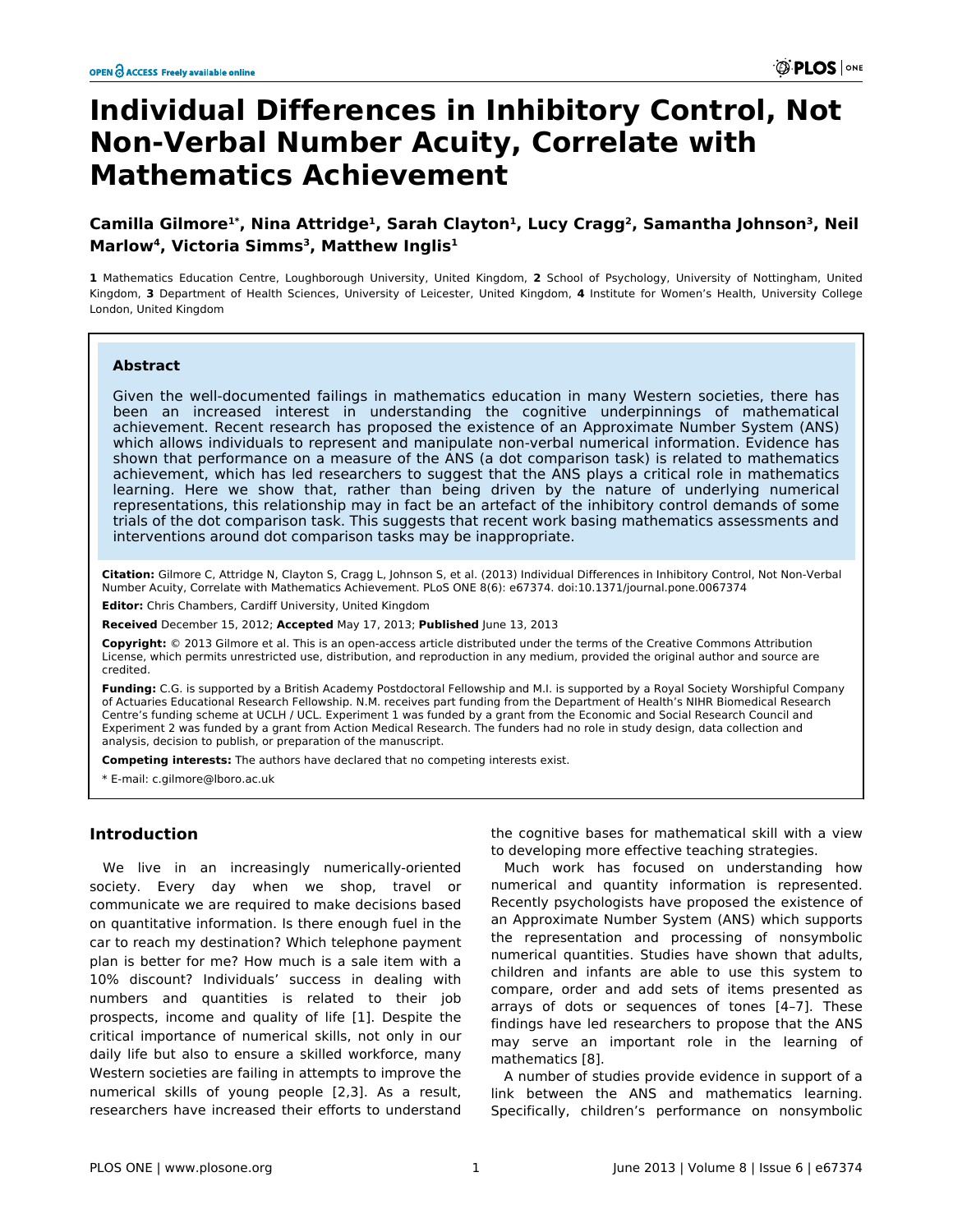numerical tasks has been found to correlate with their scores on standardized or curriculum measures of mathematics [[8](#page-7-0)–[14](#page-7-0)]. On the basis of these findings, some researchers have developed mathematical interventions or assessments which incorporate nonsymbolic measures [\[15](#page-7-0)] (or www.panamath.org). However, not all studies have found links between nonsymbolic number performance and mathematics achievement in children [\[16–21](#page-7-0)] and the evidence for a relationship in adult participants is mixed [\[22–27](#page-7-0)].

Studies that investigate the relationship between nonsymbolic number processing and mathematics achievement have typically used a dot comparison task to measure nonsymbolic number performance. In these tasks participants are shown two arrays of dots and are asked to select the more numerous array while disregarding other features of the images, such as the dot size and arrangement. To ensure that participants cannot use superficial characteristics of the dots to choose the more numerous array, researchers have attempted to control for continuous quantity variables such as dot size, density and total area. The most commonly-used method for doing so is to produce different sets of images in which these variables are either positively or negatively correlated with number across a pair of arrays [\[28,29](#page-7-0)]. For example, on some trials participants may be shown two arrays in which the more numerous array has larger dots and a larger area (congruent trial, see Figure 1A), while on other trials the more numerous array has smaller dots and a smaller area (incongruent trial, see Figure 1B). In this way researchers have demonstrated that children and adults can select the more numerous of two arrays with above chance accuracy, and that performance on this task does not result simply from responding to the continuous quantity features of the arrays.

A consequence of creating the dot array images in this way is that on congruent trials of the dot comparison task the visual characteristics of the arrays provide an additional cue to number, but on incongruent trials participants need to inhibit a response based on these salient characteristics and respond only to the number of dots. As a result, the incongruent trials of the dot comparison task bear strong resemblance to a Stroop task [\[30](#page-7-0)]. In a typical Stroop task participants are shown color words written in different-colored inks. Their job is to name the ink color while inhibiting the salient color name. In the same way, when solving incongruent trials of a dot comparison task, participants must first inhibit a response based on the salient visual characteristics of the array and respond instead on the basis of number. The Stroop task is commonly-used as a measure of inhibitory control and therefore it is likely that performance on incongruent trials of the dot comparison task will reflect not only the precision of participants' numerical representations, but also their inhibition skills. This leads to an intriguing possibility.



**Figure 1. Congruent and incongruent dot comparison task trials.** Both pairs of images show the trial 21 vs. 26 dots but (A) is a congruent trial, where the more numerous array has larger dots and a larger area, and (B) is an incongruent trial, where the more numerous array has smaller dots and a smaller area.

doi: 10.1371/journal.pone.0067374.g001

We know that children's inhibitory control skills are strongly related to their symbolic mathematics achievement [\[31](#page-7-0)–[34](#page-7-0)]. It is therefore possible that the relationship between dot comparison tasks and mathematics achievement, rather than resulting from the precision of underlying numerical representations, is instead driven by the inhibitory control demands of some trials of the dot comparison task.

This hypothesis is yet to be tested. In a previous study [[8](#page-7-0)] Halberda and colleagues found that performance on a dot comparison task was associated with mathematics achievement. Although they included a large number of covariates, including executive function skills, in their exploration of the links between dot comparison performance and mathematics achievement, their study had an unusual retrospective correlational design. They found that children's 3rd Grade (age 8-9) performance on a standardized mathematics test was correlated with performance on a dot comparison task measured in  $9<sup>th</sup>$  Grade (age 14-15) after controlling for executive function skills measured in 3rd Grade. Executive function skills were measured using the Contingency Naming Test (CNT), in which children are required to switch between naming an item's shape or color depending on characteristics of the stimuli. Given that executive function skills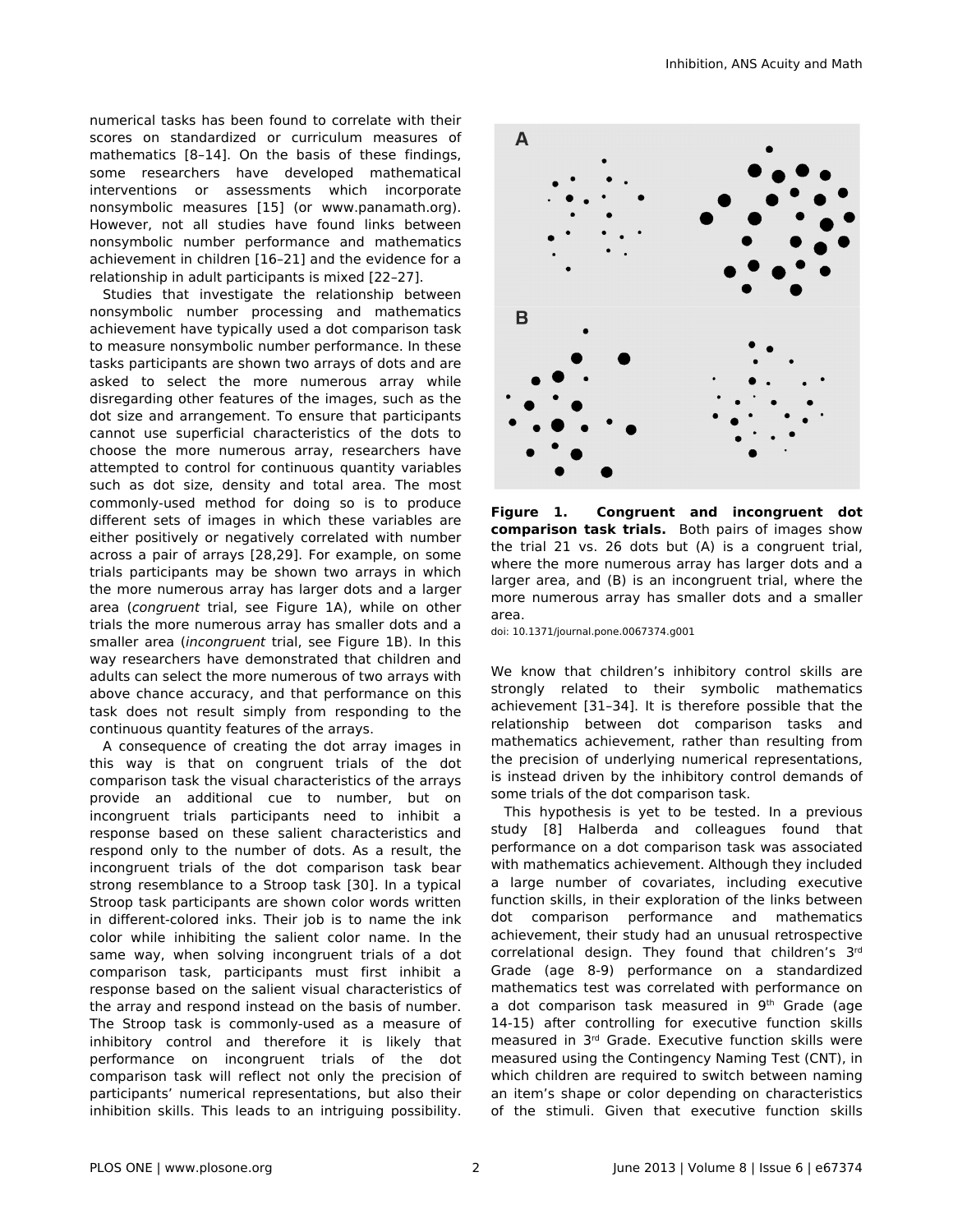develop throughout childhood at different rates [[35,36](#page-7-0)], the retrospective design of this study makes drawing conclusions problematic. It is possible that if children's inhibition skills are measured at the same age as completing the dot comparison task, rather than 6 years earlier, they might account for the relationship with concurrent mathematics achievement.

Some evidence in support of this proposal was provided by Fuhs and McNeil [[37](#page-7-0)]. They explored the link between dot comparison performance and mathematics achievement in a group of preschool children from low-income backgrounds. They found that performance on the nonsymbolic comparison task was a borderline predictor of scores on a standardized mathematics test for this group of children, but that it was no longer a borderline predictor once inhibition scores were taken into account. They suggested that inhibitory control might be an important mediator of the link between nonsymbolic performance and mathematics achievement in preschool children, and particularly those from a low-income background.

The hypothesis that inhibitory control skills account for the association between performance on a dot comparison task and mathematics achievement leads to two clear predictions. First, there should be a different relationship between dot comparison performance and mathematics achievement for incongruent and congruent dot comparison trials. Specifically, we would expect a significant, positive correlation with mathematics achievement only for the incongruent trials which require inhibitory control. Second, we would expect that performance on a dot comparison task should no longer act as a significant predictor of mathematics achievement once inhibition skills have been accounted for. Here we present two experiments that test these predictions. In the first experiment we test the relationship between mathematics achievement and congruent vs. incongruent dot comparison trials in children aged 4-11 years, and in the second experiment we explore the relationship between performance on a dot comparison test, inhibition skill and mathematics achievement in children aged 8-10 years.

# **Experiment 1**

## **Method**

Participants. The participants were 80 children (46 male) who attended the University of Nottingham's Summer Scientist Week (www.summerscientist.org) – a research and outreach event in which children visited the University with their families and took part in research studies as well as activities and games. Children's ages ranged from 4.7 to  $11.9$  years (M=7.7, SD=1.9 years). Children came from mid-to highsocioeconomic backgrounds.

Ethics Statement. Parents or carers of all participants provided written informed consent for their child to take part. Due to the age of the participants, children did not sign written consent but all gave verbal agreement prior to testing. The study and consent procedures were approved by the School of Psychology Ethics Committee, University of Nottingham.

Procedure. Children were given two tasks in a single session lasting approximately 20 minutes. First children completed a dot comparison task in which they were shown a red dot array and a blue dot array, presented simultaneously side-by-side on a computer screen. The ratio between the left and right arrays was 0.5, 0.6, 0.7 or 0.8 and the number of dots in each array ranged from 5 to 22. Children were asked to select as quickly and accurately as possible which array was more numerous, and they responded using the left (left array more numerous) or right (right array more numerous) buttons on a five-button response box. As we were primarily interested in congruency effects, the dot arrays were generated following the method of Pica and colleagues [[29](#page-7-0)]. According to this method two sets of images were created in which dot size and envelope area characteristics vary together. In one set (incongruent) the dot size and envelope area were negatively correlated with number of dots, while in the other set (congruent) the dot size and envelope area were positively correlated with number of dots. In each of 128 experimental trials children saw a fixation point on screen for 1000ms followed by the arrays presented for 1500ms and finally a white screen with a black question mark until response. Children could either respond while the dot arrays were on screen or afterwards. Children's accuracies and mean response times on the whole task and separately for congruent and incongruent trials were used in analyses. For those participants who performed at above chance level on the dot comparison task ( $n = 57$ ) ANS acuity estimates (w parameters) were also calculated following the method of Inglis and colleagues [[22](#page-7-0)]. The correlation between ANS acuity and accuracy was close to  $1, r = -1$ . 94, p < .001. However, because ANS acuities cannot be accurately determined for participants who perform close to chance levels, accuracy was used as the primary index of performance.

Following completion of the dot comparison task the calculation subtest of the Woodcock-Johnson III Tests of Achievement [[38](#page-7-0)] was administered. This is an untimed pencil and paper arithmetic test in which participants solve calculation problems of increasing difficulty until six consecutive problems are answered incorrectly. Children's raw scores on the test were used in analyses.

## **Results**

Children's accuracies on the congruent and incongruent trials of the dot comparison task are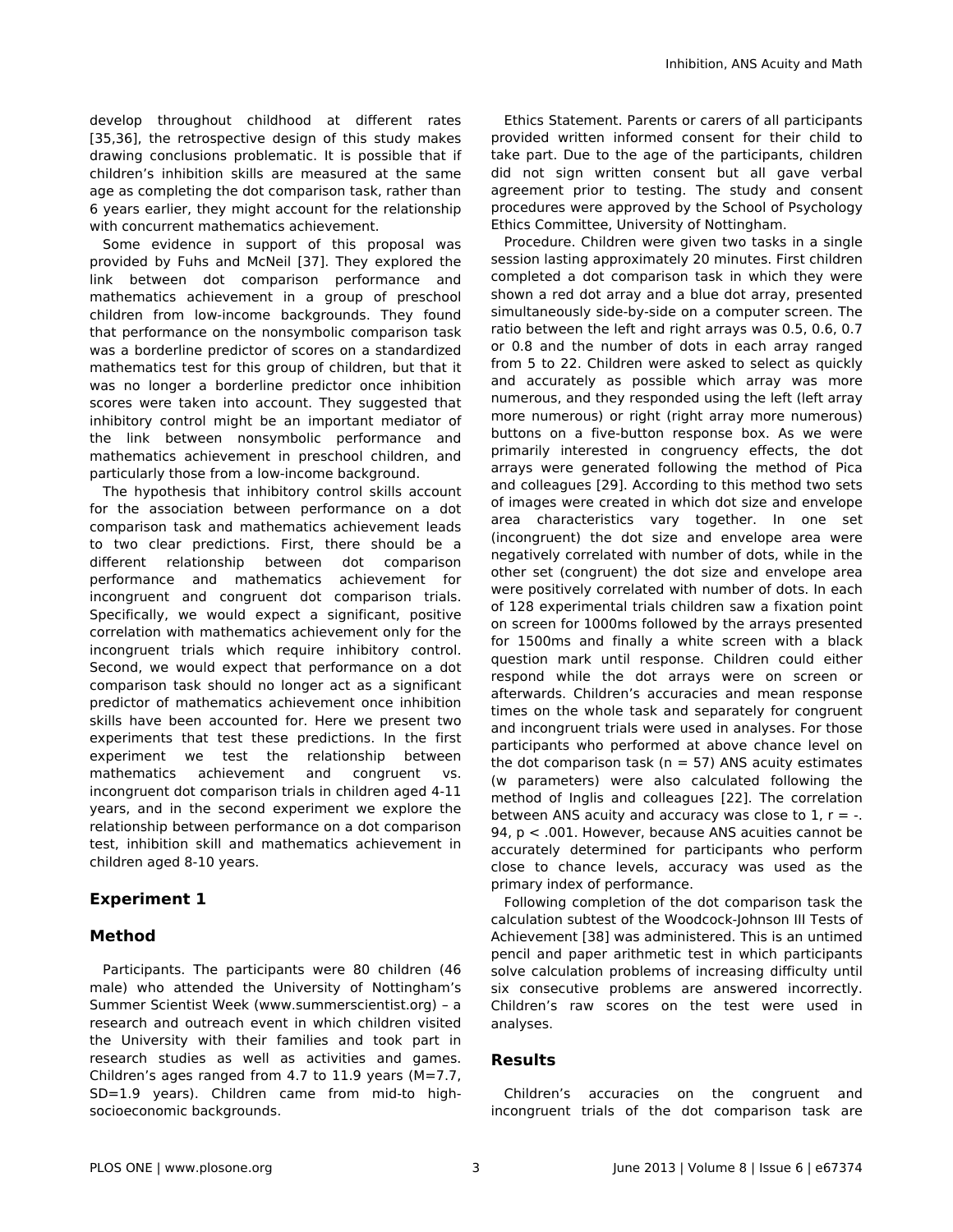Table 1. Descriptive statistics for measures used in Experiments 1 and 2.

|               |     | <b>ExperimentTask</b>                                 |          |                  | Min Max Mean SD |       |
|---------------|-----|-------------------------------------------------------|----------|------------------|-----------------|-------|
|               |     | Dot comparison congruent trials<br>(accuracy)         |          | $.52 \quad 1.00$ | .82             | .12   |
|               |     | Dot comparison incongruent trials<br>(accuracy)       | .09      | .89              | .51             | .23   |
|               |     | WJ-III calculation (raw score)                        | $\Omega$ | 26               | 12.41           | 5.88  |
| $\mathcal{P}$ |     | Dot comparison overall (accuracy)                     | .60      | .93              | .78             | .06   |
|               |     | WIAT-II numerical operations (raw<br>score)           | 9        | 45               | 21.89           | 6.68  |
|               |     | NEPSY-II naming (combined score <sup>*</sup> )        | 3        | 17               | 9.70            | 3.46  |
|               |     | NEPSY-II inhibition (combined<br>score <sup>®</sup> ) | 4        | 16               | 9.74            | 3.32  |
| a.            | The | NEPSY-II<br>combine<br>combined<br>scores             |          | accuracy         | and             | speed |

a. The NEPSY-II combined scores combine accuracy and speed information.

summarized in Table 1. As expected, children were significantly less accurate on the incongruent trials compared to the congruent trials  $(t(79) = 10.0, p <$ . 001). We then explored response times for the different trial types. Correct responses to incongruent trials were significantly slower than correct responses to congruent trials (correct congruent  $M = 1067$ ms; correct incongruent  $M = 1413$ ms;  $t(79) = 3.54$ ,  $p =$ . 001). Moreover, for incongruent trials correct responses were significantly slower than incorrect responses (incorrect incongruent  $M = 1140$ ms;  $t(79) = 3.35$ ,  $p =$ . 001), whereas for congruent trials correct responses were significantly *faster* than incorrect responses (incorrect congruent  $M = 1310$ ms;  $t(79) = -2.60$ ,  $p =$ . 011). These findings all support the proposal that correctly solving an incongruent trial necessarily requires an additional processing step compared to solving a congruent trial, namely inhibiting a response based on visual characteristics. As a result, differences in RT for correctly-solved incongruent and congruent trials give an indication of participants' inhibition skills. Children with good inhibition skills would show a smaller difference in RT for incongruent and congruent trials than those with poorer inhibition skills. If, as we propose, inhibition skills underpin the relationship with mathematics achievement then we would expect to find a correlation between the difference in RT for congruent and incongruent trials and mathematics achievement. This was indeed the case. Children with a smaller RT difference between correctly answered incongruent and congruent trials, and thus good inhibition skills, scored higher on the mathematics achievement test than children with a larger RT difference  $(r = -.27, p = .015)$ .

Next to explore whether children's overall accuracies on the dot comparison task were related to performance on the standardized mathematics test, a series of correlations were conducted. Overall performance on the dot comparison task was

significantly related to mathematics achievement ( $r =$ . 57,  $p$  < .001), however when this relationship was explored separately for the two trial types a different pattern emerged. Performance on the incongruent trials of the dot comparison task was strongly related to mathematics achievement ( $r = .55$ ,  $p < .001$ ) but performance on the congruent trials was not ( $r = .03$ ,  $p$ ) = .80). These correlations are significantly different (Williams-Steiger test,  $t(77) = 3.34$ ,  $p = .001$ ; see [Figure 2\)](#page-4-0). This pattern of findings was replicated if only the subset of participants for whom w estimates could be calculated were included: the correlations for incongruent trials with mathematics  $(r = .55, p < .001)$ and for congruent trials with mathematics ( $r = .03$ ,  $p$ = .82) were significantly different ( $t(56)$  = 2.845,  $p$  = . 006).

These results show that the relationship between performance on the dot comparison task and mathematics achievement is driven by performance on the incongruent trials. We next considered whether this pattern of results would be replicated in previouslypublished data involving a different sample of children but similar tasks to the current study. Inglis and colleagues [[22\]](#page-7-0) found that there was a significant correlation between scores on a dot comparison task and performance on the Woodcock-Johnson III calculation subtest for children aged 7–9 years but not for adult participants. We re-analysed these data to consider the correlation with mathematics achievement separately for congruent and incongruent trials. Our findings replicated the current results: for children the correlation between mathematics achievement and performance on the incongruent trials of the dot comparison task was significant and positive  $(r = .34, p)$  $= .04$ ) but the correlation with congruent trials was nonsignificant and negative  $(r = -.22, p = .18)$ . These correlations were marginally significantly different  $(t(35) = 1.88, p = .068)$ . For the adult participants, who completed a slightly different version of the dot comparison task involving larger numerosities, there was no overall relationship between dot comparison scores and mathematics achievement. However, there was a marginally significant difference in the strength of the correlations between mathematics achievement and either congruent ( $r = -.15$ ,  $p = .15$ ) or incongruent dot comparison trials ( $r = .16$ ,  $p = .11$ ;  $t(97) = 1.75$ ,  $p = .11$ ;  $= .08$ ).

Both sets of results show a similar, clear pattern. The relationship between dot comparison score and performance on a standardized mathematics test is driven entirely by performance on the incongruent trials. This suggests that rather than being driven by precision of underlying representations, this frequentlyobserved correlation may arise from the domaingeneral demands of a portion of the dot comparison task. In particular, the incongruent trials, but not the congruent trials, require participants to inhibit a response based on salient features of the dot arrays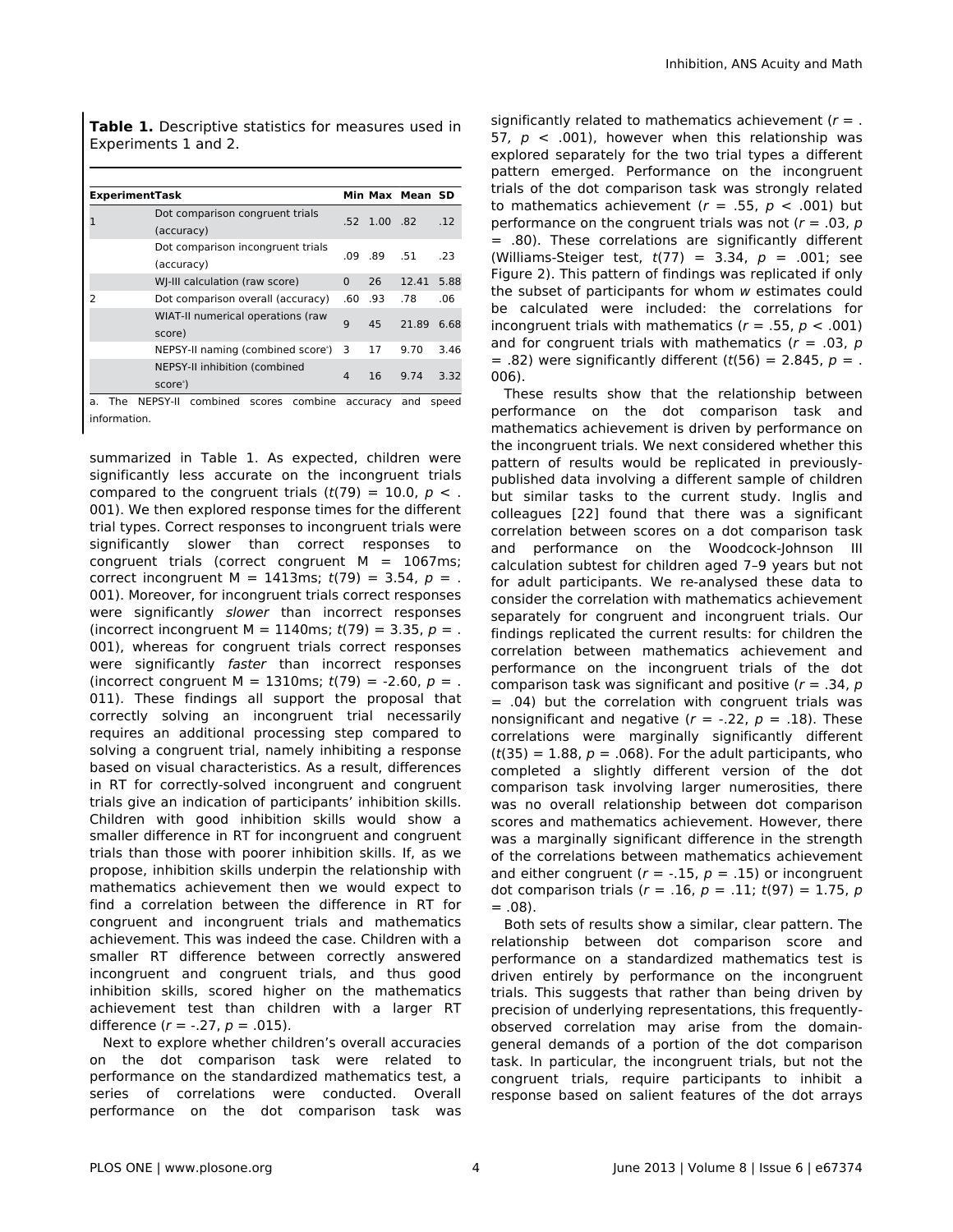<span id="page-4-0"></span>

**Figure 2. The relationship between calculation scores and dot comparison task performance.** In Experiment 1, children's scores on the Woodcock-Johnson III calculation subtest was significantly correlated with performance on the incongruent, but not the congruent trials of the dot comparison task. doi: 10.1371/journal.pone.0067374.g002

(such as dot size or area) and to respond solely on the basis of number. Given that there is a wealth of evidence for a strong relationship between inhibition skill and mathematics achievement in children [[31](#page-7-0)–[34](#page-7-0)], it is possible that inhibition skill may thus account for the relationship between dot comparison performance and mathematics achievement. To directly test this hypothesis we conducted a second experiment in which we measured inhibition skill as well as mathematics achievement and performance on a dot comparison task in children aged 8–10 years old.

## **Experiment 2**

#### **Method**

Participants. The participants were 71 children (36 male) aged between 7.8 and 10.5 years (M=9.4, SD=0.6 years). These children formed the comparison group of typically developing children for a study of prematurity and mathematics skills. Children were individually tested either in a quiet room at their school or at their home. The children were recruited from 67 schools across the Midlands and South East of England and represent a diverse mix of socio-economic status backgrounds.

Ethics Statement. Parents or carers of all participants provided written informed consent for their child to take part. Due to the age of the participants, children did not sign written consent but all gave verbal agreement prior to testing. The study and consent procedures were approved by the NHS, Derbyshire Research Ethics Committee.

Procedure. Children completed a computer-based dot comparison task, the WIAT-II UK Numerical Operations subtest, and the NEPSY-II Inhibition subtest. In addition

to these measures, children completed a number of other standardized and experimental tasks that are not reported here. Tasks were split across one or two sessions and children were given breaks between tasks as needed. All sessions were completed within one week for each participant.

In the dot comparison task children were shown two dot arrays (one red, one blue) presented simultaneously side-by-side on a 17″ laptop screen. The ratio between the dot arrays was 0.5, 0.6, 0.7, or 0.8 and the number of dots in each array ranged from 5 to 28. Children were asked to select which array was more numerous as quickly and accurately as possible, and they responded using the A (left array more numerous) or L (right array more numerous) keys on the laptop keyboard. In contrast to Experiment 1, where congruency effects were the focus, in this experiment the dot arrays were generated following the method of Gebuis and Reynvoet [[28\]](#page-7-0). According to this method four sets of images were created: 1) envelope area and dot size are both positively correlated with the number of dots; 2) envelope area is positively correlated and dot size is negatively correlated with the number of dots; 3) envelope area is negatively correlated and dot size is positively correlated with the number of dots; 4) envelope area and dot size are both negatively correlated with the number of dots. This approach does not allow trials to be separated into congruent and incongruent trials in a simple fashion but it does provide a more sophisticated control for continuous quantity variables in cases where overall performance is of primary interest. In each of 80 experimental trials children saw a fixation point on screen for 1000ms followed by the arrays presented for 1500ms and finally a blank screen until response. Children could either respond while the dot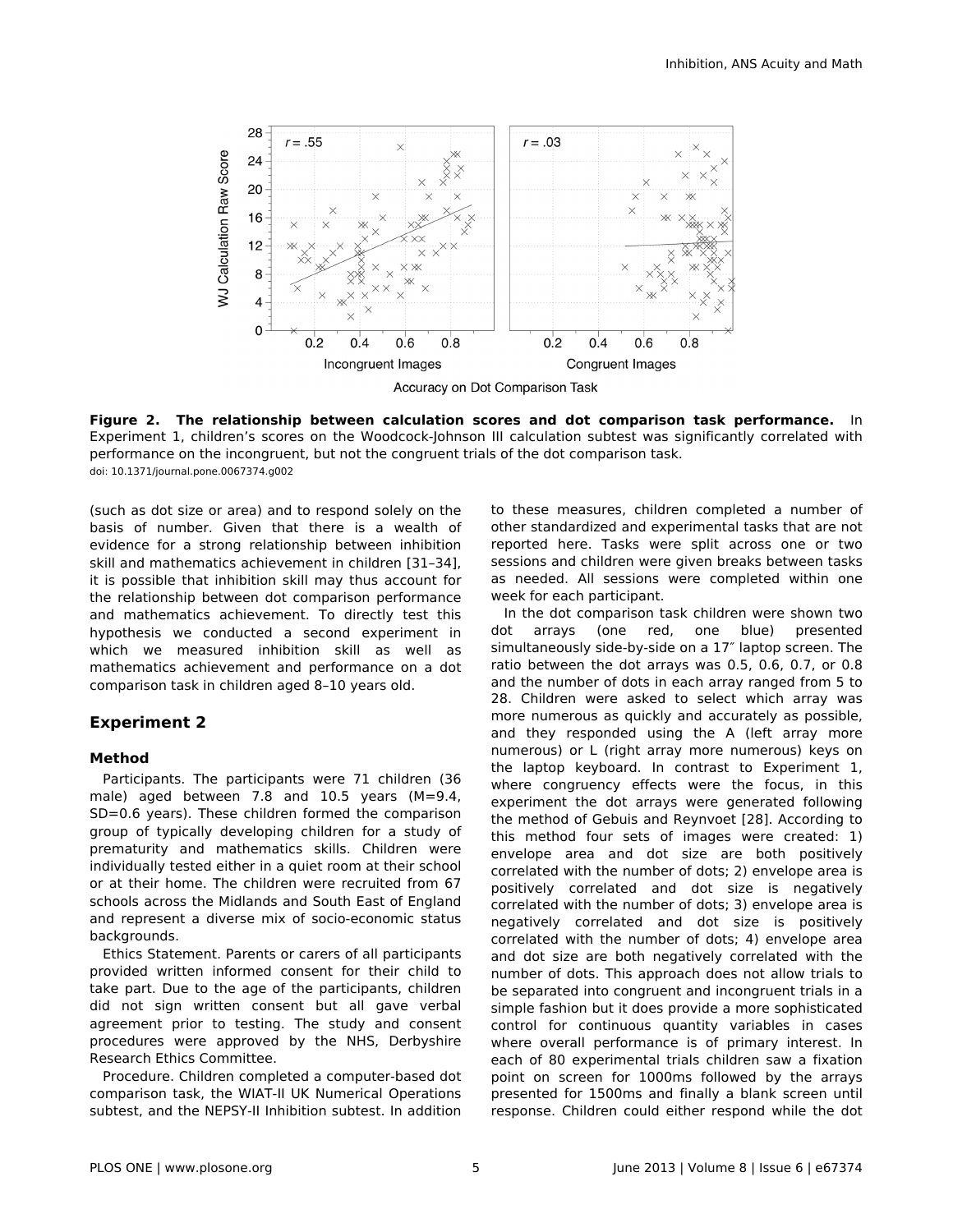**Table 2.** Linear regression models predicting arithmetic performance from scores on the dot comparison and inhibition tasks in Experiment 2.

| $AR2$ Sig. $AR2$<br><b>Model Step Variable</b><br>ß |                                       |         |     |        |  |  |  |
|-----------------------------------------------------|---------------------------------------|---------|-----|--------|--|--|--|
| 1                                                   | Dot comparison w                      | $-.35*$ | .12 | .003   |  |  |  |
| 2                                                   | Dot comparison w                      | $-.16$  | .16 | .001   |  |  |  |
|                                                     | NEPSY-II Inhibition: naming score     | .14     |     |        |  |  |  |
|                                                     | NEPSY-II Inhibition: inhibition score | $.37*$  |     |        |  |  |  |
| $\mathbf{1}$                                        | NEPSY-II Inhibition: naming score     | .18     | .26 | < .001 |  |  |  |
|                                                     | NEPSY-II Inhibition: inhibition score | $.40**$ |     |        |  |  |  |
| 2                                                   | NEPSY-II Inhibition: naming score     | .14     | .02 | .172   |  |  |  |
|                                                     | NEPSY-II Inhibition: inhibition score | $.37*$  |     |        |  |  |  |
|                                                     | Dot comparison w                      | $-.16$  |     |        |  |  |  |

DV = WIAT numerical operations raw score; significance of β weights: p  $< .05, p < .001$ 

arrays were on screen or afterwards. ANS acuity estimates (w parameters) were calculated for all participants and used in analyses.

Children's mathematical achievement was assessed using the WIAT II-UK Numerical Operations subtest [[39\]](#page-7-0). This is a pencil and paper standardized test in which participants complete a series of increasingly complex calculation problems until six consecutive problems are answered incorrectly. Children's raw scores on the test were used in analyses. Inhibition skills were assessed using the NEPSY-II Inhibition subtest [[40\]](#page-7-0). In this task children are first shown a series of black and white circles and squares and asked to name them as fast as possible within a time limit. Accuracy and speed on this part of the task are then combined to produce a naming score. Participants are then shown the identical images and this time are required to provide the opposite name for each (i.e. say "circle" for square and "square" for circle), again completing as many as possible within a time limit. Accuracy and speed on this part of the task are then combined to produce the inhibition score, with higher scores indicating better inhibition. Each score integrates the total number of errors made (uncorrected and self-corrected) and total completion time for that condition (maximum 180 seconds for naming and 240 seconds for inhibition). The naming score captures the general demands of the task while the inhibition score captures the specific inhibition demands in addition to these elements.

#### **Results**

We tested whether inhibitory skills could account for the relationship between dot comparison performance and mathematics achievement using a series of hierarchical regression models. With WIAT Numerical Operations raw score as the dependent variable, we first conducted a model in which dot comparison performance (w scores) was entered in the first step

and inhibition and naming scores from the NEPSY Inhibition subtest were entered in the second step. As shown in Table 2, dot comparison w score was a significant predictor of calculation skill when entered in step one and performance on the inhibition task added significantly to the model when entered in step two. A second model was then conducted in which the order of these steps were reversed. This time performance on the inhibition test was a significant predictor when entered in the first step, but dot comparison w score did not significantly improve the fit of the model when added in step two. In other words, dot comparison performance did not explain significant variance in mathematics achievement once performance on the inhibition task had been taken into account, but inhibitory control explained significant additional variance over and above that accounted for by dot comparison performance. An identical pattern of results is obtained if accuracy is used in place of w estimates. In both models, the inhibition score, rather than the general naming score, from the NEPSY subtest was a significant predictor. This demonstrates that inhibition skills, and not other aspects of the task (e.g. naming speed), accounted for the relationship between scores on the dot comparison task and performance on the mathematics achievement test.

#### **Discussion**

Our findings suggest that the commonly-observed relationship between children's performance on dot comparison tasks and mathematics achievement may be the result of inhibition skills, rather than the precision of nonsymbolic representations. We provide three lines of evidence to support this hypothesis. First, correct responses to incongruent trials on the dot comparison task are slower than both correct responses to congruent trials and incorrect responses to incongruent trials. This indicates that correctly solving incongruent trials requires an additional processing step. Second, the relationship between dot comparison scores and mathematical achievement was significant only for the incongruent trials of the dot comparison task. In these trials, but not the congruent trials, participants must inhibit a response based on the salient visual characteristics of the arrays and respond only on the basis of number. Finally, we demonstrated that performance on a dot comparison task is no longer a significant predictor of mathematics achievement score once inhibition skills have been accounted for.

We suggest that when an individual is faced with a dot comparison trial there are two ways in which they can select a response. One way is to respond simply to the salient visual characteristics of the dot arrays, such as selecting the array with the larger dots, or the array that covers a greater area. On congruent trials of the dot comparison task this approach leads to a correct response and on incongruent trials this leads to an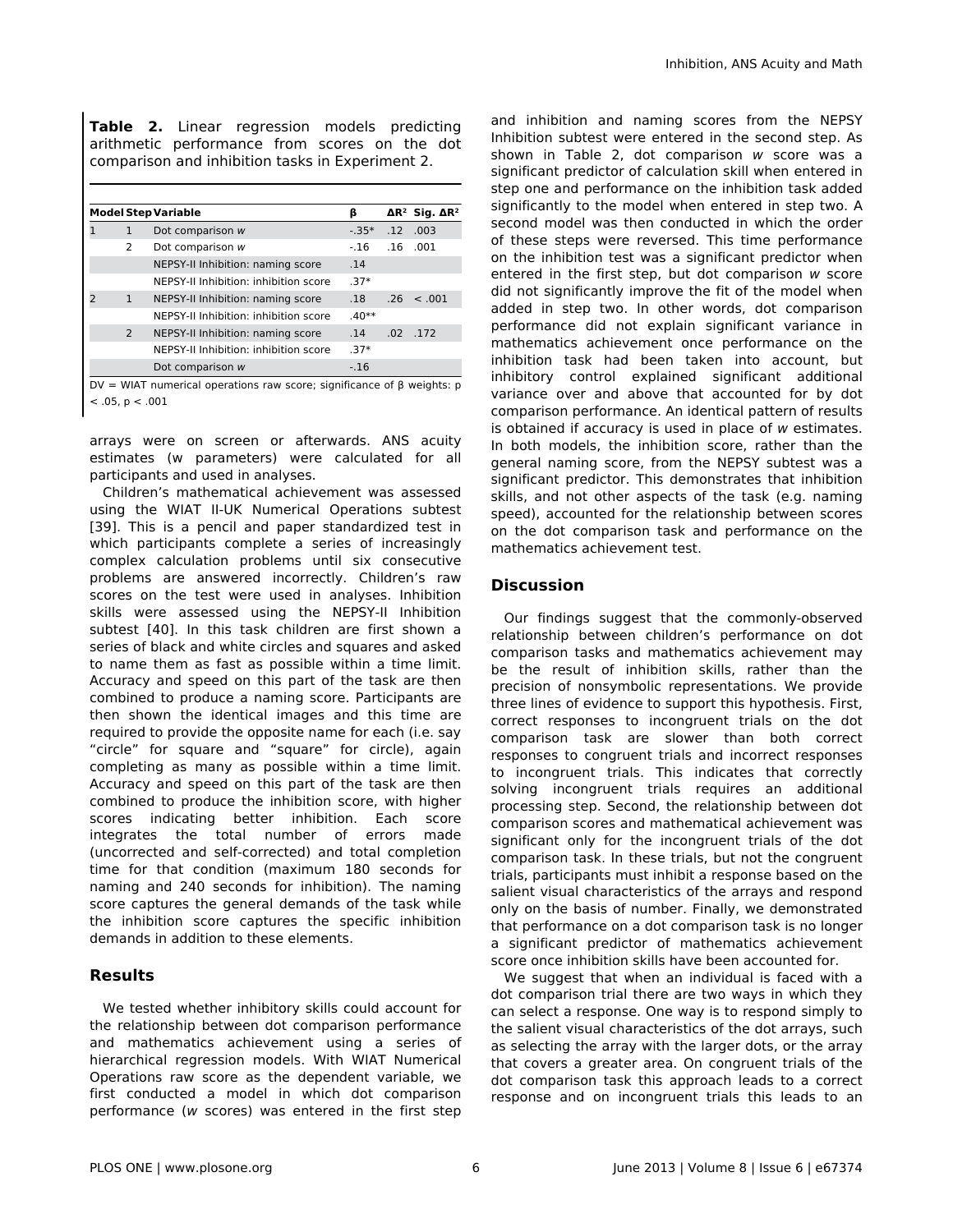incorrect response. Alternatively, if an individual successfully inhibits a response based on these visual characteristics they will then respond on the basis of ANS representations. This may or may not lead to a correct response, depending on the ratio involved and the precision of the individual's nonsymbolic representations. As a result, an individuals' score on a dot comparison task will reflect not only the precision of their nonsymbolic representations, but also their inhibition skills. We propose that it is the inhibition element, rather than the precision of numerical representations element, that results in a significant correlation with mathematics achievement.

Our findings build on previous work which suggested that inhibition skills may be an important component of dot comparison tasks for young children from low income backgrounds [[37](#page-7-0)]. We found that inhibition skills account for the relationship between dot comparison performance and mathematics achievement in school-aged children from a wide variety of backgrounds. In a reanalysis of previouslypublished data, we even found a marginally significant difference in the strength of the correlation between mathematics achievement and the congruent or incongruent dot comparison trials for adult participants. This suggests that the incongruent trials of the dot comparison task may even challenge the inhibition skills of adults.

It appears to be inhibition skills specifically, rather than executive functions generally or domain-general elements of the task such as speed of processing which account for the relationship between dot comparison performance and mathematics achievement. Halberda and colleagues [[8](#page-7-0)] found that the relationship between dot comparison performance and mathematics achievement remained significant after controlling for performance on the Contingency Naming Test (CNT). However, the retrospective design of that study makes it difficult to draw firm conclusions and the CNT does not provide a specific measure of inhibition skill that is separate from the general demands of the task. In a concurrent correlational study Fuhs and McNeil [\[37](#page-7-0)] found that performance on inhibition tasks did reduce the relationship between dot comparison score and mathematics achievement but the authors highlighted that it may have been the more general processing demands of the task, rather than inhibition skills specifically, that accounted for this. Our use of a task which provided both specific inhibition scores, as well as a more general naming score, allows us to demonstrate that it is the inhibition element of the task that is critical.

The dot comparison task in its typical format involves a heavy inhibition element. Alternative versions of a comparison task which lessen this inhibition load are possible. For example Barth and colleagues [[41\]](#page-8-0) used a cross-modal comparison task in which participants are asked to select whether a sequence of tones or an

array of dots contain more elements. The continuous quantity characteristics of each set are different (i.e. dot size, area, density vs. tone length, frequency) and thus participants are not able to compare the sets on the basis of any of these variables. Kramer and colleagues [[42](#page-8-0)] used displays in which a set of items were represented using second-order visual motion. In these displays visual characteristics such as luminosity, area and density were unrelated to number and therefore could not be used as a cue to numerosity. It has yet to be established whether performance on these types of comparison tasks is related to mathematical achievement but this would be a valuable avenue for research. The present findings suggest that performance on tasks such as these, which do not involve inhibiting salient cues, might be unrelated to mathematics skill.

Our results highlight that there is an important gap in our current knowledge of the ANS and the tasks that are commonly used to measure it. We need to better understand the demands of ANS measures such as the dot comparison task and what factors, in addition to the acuity of numerical representations, contribute to scores on these tasks. More generally, we do not know how the ANS interacts with other domain-general cognitive systems. For example, the role that working memory plays in the representation and processing of nonsymbolic quantities. A focus on examining the links between the ANS and mathematics learning evident over the past few years has meant that important work in better understanding the ANS itself has been neglected.

It remains to be established whether and how the ANS may be involved in the early stages of learning the symbolic number system. However, our findings demonstrate that much existing evidence for a link between individual differences in the ANS and mathematics achievement in children may instead arise from the demands of the task. Efforts to integrate dot comparison tasks into mathematical assessment and intervention [[15\]](#page-7-0) (or www.panamath.org) may therefore be inappropriate.

## **Acknowledgements**

We thank all the families who attended the University of Nottingham Summer Scientist Week ([www.summerscientist.org\)](http://www.summerscientist.org) and all the schools and families who participated in the PRISM study ([www.prismstudy.org.uk\)](http://www.prismstudy.org.uk). The data used in these studies is available from the authors.

## **Author Contributions**

Conceived and designed the experiments: CG MI NA SC LC SJ NM VS. Performed the experiments: NA SC VS. Analyzed the data: CG MI . Wrote the manuscript: CG LC MI . Other: Developed study concept: CG MI.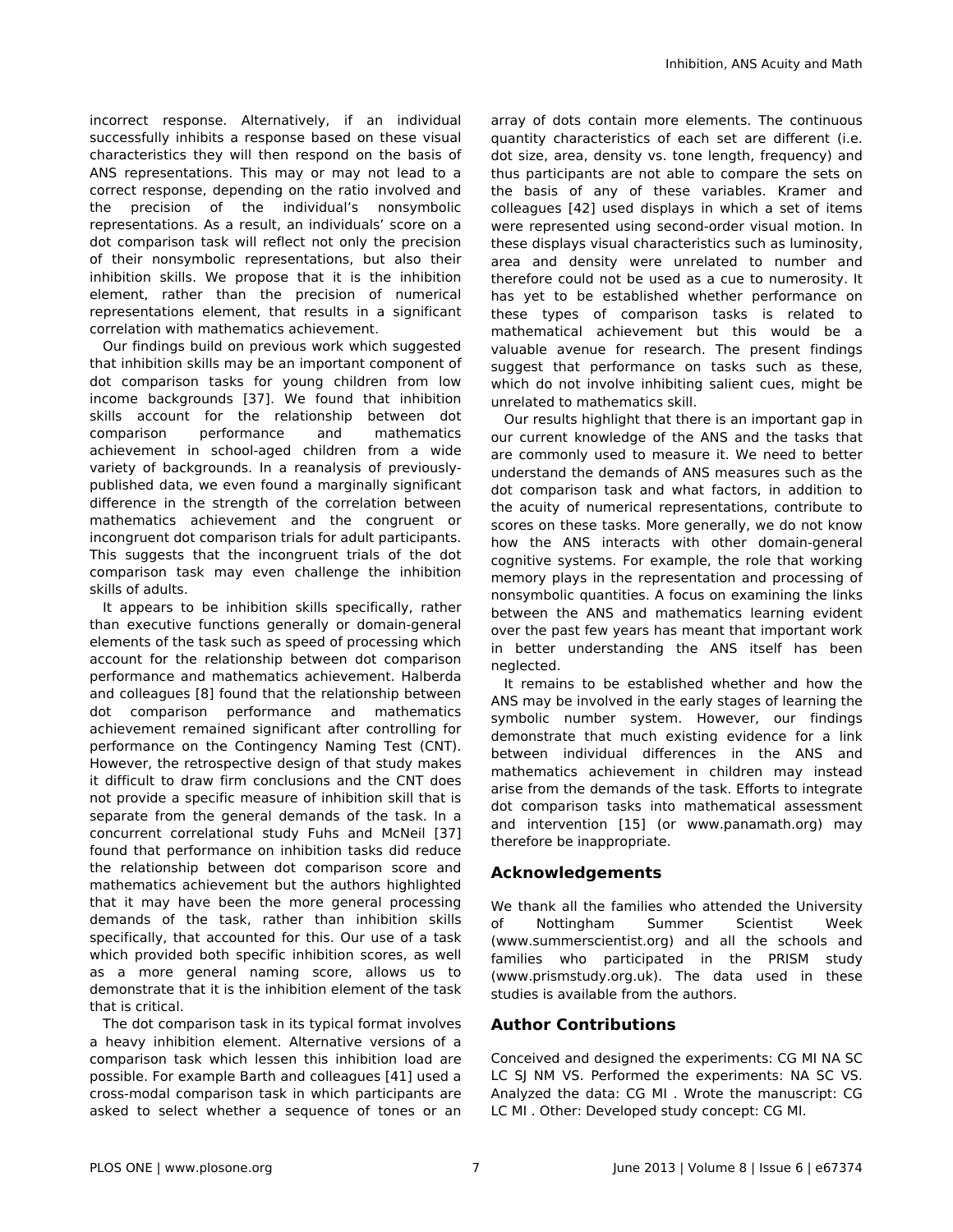#### <span id="page-7-0"></span>**References**

- 1. Parsons S, Bynner J (2005) Does numeracy matter more? London: National Research and Development Centre for Adult Literacy.
- 2. National Mathematics Advisory Panel (2008) Foundations for success: The final report of the National Mathematics Advisory Panel. Washington, DC: U.S. Department of Education.
- 3. Vorderman C, Porkess R, Budd C, Dunne R, Rahman-Hart P (2011) A world-class mathematics education for all our young people. [www.tsm-resources.com/pdf/](http://www.tsm-resources.com/pdf/vordermanmathsreport.pdf) [VordermanMathsReport.pdf.](http://www.tsm-resources.com/pdf/vordermanmathsreport.pdf)
- 4. Barth H, La Mont K, Lipton J, Spelke ES (2005) Abstract number and arithmetic in preschool children. Proc Natl Acad Sci U S A 102: 14116–14121. doi[:10.1073/pnas.0505512102](http://dx.doi.org/10.1073/pnas.0505512102). PubMed: [16172388.](http://www.ncbi.nlm.nih.gov/pubmed/16172388)
- 5. Cordes S, Gelman R, Gallistel CR, Whalen J (2001) Variability signatures distinguish verbal from nonverbal counting for both large and small numbers. Psychon Bull Rev 8: 698–707. doi: [10.3758/BF03196206](http://dx.doi.org/10.3758/BF03196206). PubMed: [11848588.](http://www.ncbi.nlm.nih.gov/pubmed/11848588)
- 6. Dehaene S (1997) The number sense: How the mind creates mathematics. New York: Oxford University Press.
- 7. Feigenson L, Dehaene S, Spelke E (2004) Core systems of number. Trends Cogn Sci 8: 307–314. doi:[10.1016/j.tics.](http://dx.doi.org/10.1016/j.tics.2004.05.002) [2004.05.002](http://dx.doi.org/10.1016/j.tics.2004.05.002). PubMed: [15242690.](http://www.ncbi.nlm.nih.gov/pubmed/15242690)
- 8. Halberda J, Mazzocco MM, Feigenson L (2008) Individual differences in non-verbal number acuity correlate with maths achievement. Nature 455: 665–668. doi:[10.1038/nature07246](http://dx.doi.org/10.1038/nature07246). PubMed: [18776888.](http://www.ncbi.nlm.nih.gov/pubmed/18776888)
- 9. Desoete A, Ceulemans A, De Weerdt F, Pieters S (2012) Can we predict mathematical learning disabilities from symbolic and non-symbolic comparison tasks in kindergarten? Findings from a longitudinal study. Br J Educ Psychol 82: 64–81. PubMed: [21199482.](http://www.ncbi.nlm.nih.gov/pubmed/21199482)
- 10. Libertus ME, Feigenson L, Halberda J (2011) Preschool acuity of the approximate number system correlates with school math ability. Dev Sci 14: 1292–1300. doi[:10.1111/j.](http://dx.doi.org/10.1111/j.1467-7687.2011.01080.x) [1467-7687.2011.01080.x.](http://dx.doi.org/10.1111/j.1467-7687.2011.01080.x) PubMed: [22010889](http://www.ncbi.nlm.nih.gov/pubmed/22010889).
- 11. Mazzocco MM, Feigenson L, Halberda J (2011) Preschoolers' precision of the approximate number system predicts later school mathematics performance. PLOS ONE 6: e23749. doi: [10.1371/journal.pone.0023749](http://dx.doi.org/10.1371/journal.pone.0023749). PubMed: [21935362.](http://www.ncbi.nlm.nih.gov/pubmed/21935362)
- 12. Piazza M, Facoetti A, Trussardi AN, Berteletti I, Conte S et al. (2010) Developmental trajectory of number acuity reveals a severe impairment in developmental dyscalculia. Cognition 116: 33–41. doi:[10.1016/j.cognition.2010.03.012.](http://dx.doi.org/10.1016/j.cognition.2010.03.012) PubMed: [20381023](http://www.ncbi.nlm.nih.gov/pubmed/20381023).
- 13. Bonny JW, Lourenco SF (2013) The approximate number system and its relation to early math achievement: Evidence from the preschool years. J Exp Child Psychol 114: 375–388. doi:[10.1016/j.jecp.2012.09.015](http://dx.doi.org/10.1016/j.jecp.2012.09.015). PubMed: [23201156.](http://www.ncbi.nlm.nih.gov/pubmed/23201156)
- 14. Libertus ME, Feigenson L, Halberda J (2013) Is approximate number precision a stable predictor of math ability? Learn Individ Differ 25: 126-133. doi[:10.1016/j.lindif.2013.02.001.](http://dx.doi.org/10.1016/j.lindif.2013.02.001)
- 15. Wilson AJ, Revkin SK, Cohen D, Cohen L, Dehaene S (2006) An open trial assessment of "The Number Race", an adaptive computer game for remediation of dyscalculia. Behav Brain Funct 2: 20. doi:[10.1186/1744-9081-2-20.](http://dx.doi.org/10.1186/1744-9081-2-20) PubMed: [16734906](http://www.ncbi.nlm.nih.gov/pubmed/16734906).
- 16. Holloway ID, Ansari D (2009) Mapping numerical magnitudes onto symbols: The numerical distance effect and individual differences in children's mathematics achievement. J Exp Child Psychol 103: 17–29. doi:[10.1016/j.jecp.2008.04.001.](http://dx.doi.org/10.1016/j.jecp.2008.04.001) PubMed: [18513738](http://www.ncbi.nlm.nih.gov/pubmed/18513738).
- 17. Iuculano T, Tang J, Hall CWB, Butterworth B (2008) Core information processing deficits in developmental dyscalculia and low numeracy. Dev Sci 11: 669-680. doi[:10.1111/j.](http://dx.doi.org/10.1111/j.1467-7687.2008.00716.x) [1467-7687.2008.00716.x.](http://dx.doi.org/10.1111/j.1467-7687.2008.00716.x) PubMed: [18801122](http://www.ncbi.nlm.nih.gov/pubmed/18801122).
- 18. Sasanguie D, Van den Bussche E, Reynvoet B (2012) Predictors for mathematics achievement? Evidence from a longitudinal study. Mind Brain Educ 6: 119–128.
- 19. Sasanguie D, Göbel SM, Moll K, Smets K, Reynvoet B (2013) Approximate number sense, symbolic number processing, or number–space mappings: What underlies mathematics achievement? J Exp Child Psychol 114: 418–431. doi[:10.1016/](http://dx.doi.org/10.1016/j.jecp.2012.10.012) [j.jecp.2012.10.012](http://dx.doi.org/10.1016/j.jecp.2012.10.012). PubMed: [23270796.](http://www.ncbi.nlm.nih.gov/pubmed/23270796)
- 20. Kolkman ME, Kroesbergen EH, Leseman PPM (2013) Early numerical development and the role of non-symbolic and symbolic skills. Learn Instr 25: 95–103. doi[:10.1016/](http://dx.doi.org/10.1016/j.learninstruc.2012.12.001) [j.learninstruc.2012.12.001](http://dx.doi.org/10.1016/j.learninstruc.2012.12.001).
- 21. Vanbinst K, Ghesquière P, De Smedt B (2012) Numerical Magnitude Representations and Individual Differences in Children's Arithmetic Strategy Use. Mind Brain Educ 6: 129– 136.
- 22. Inglis M, Attridge N, Batchelor S, Gilmore C (2011) Non-verbal number acuity correlates with symbolic mathematics achievement: But only in children. Psychon Bull Rev 18: 1222– 1229. doi:[10.3758/s13423-011-0154-1](http://dx.doi.org/10.3758/s13423-011-0154-1). PubMed: [21898191.](http://www.ncbi.nlm.nih.gov/pubmed/21898191)
- 23. Price GR, Palmer D, Battista C, Ansari D (2012) Nonsymbolic numerical magnitude comparison: Reliability and validity of different task variants and outcome measures, and their relationship to arithmetic achievement in adults. Acta Psychol<br>140: 50-57. doi:10.1016/i.actpsy.2012.02.008. PubMed: 140: 50–57. doi:[10.1016/j.actpsy.2012.02.008](http://dx.doi.org/10.1016/j.actpsy.2012.02.008). PubMed: [22445770](http://www.ncbi.nlm.nih.gov/pubmed/22445770).
- 24. Castronovo J, Göbel SM (2012) Impact of high mathematics education on the number sense. PLOS ONE, 7: e33832. doi: [10.1371/journal.pone.0033832](http://dx.doi.org/10.1371/journal.pone.0033832). PubMed: [22558077.](http://www.ncbi.nlm.nih.gov/pubmed/22558077)
- 25. Halberda J, Ly R, Wilmer JB, Naiman DQ, Germine L (2012) Number sense across the lifespan as revealed by a massive Internet-based sample. Proc Natl Acad Sci USA 109: 11116-11120.
- 26. Lourenco SF, Bonny JW, Fernandez EP, Rao S (2012) Nonsymbolic number and cumulative area representations contribute shared and unique variance to symbolic math competence. Proc Natl Acad Sci U S A 109: 18737–18742. doi: [10.1073/pnas.1207212109](http://dx.doi.org/10.1073/pnas.1207212109). PubMed: [23091023.](http://www.ncbi.nlm.nih.gov/pubmed/23091023)
- 27. Libertus ME, Odic D, Halberda J (2012) Intuitive sense of number correlates with math scores on college-entrance examination. Acta Psychol 141: 373–379. doi:[10.1016/j.actpsy.](http://dx.doi.org/10.1016/j.actpsy.2012.09.009) [2012.09.009](http://dx.doi.org/10.1016/j.actpsy.2012.09.009). PubMed: [23098904.](http://www.ncbi.nlm.nih.gov/pubmed/23098904)
- 28. Gebuis T, Reynvoet B (2011) Generating nonsymbolic number stimuli. Behav Res Methods 43: 981–986. doi[:10.3758/](http://dx.doi.org/10.3758/s13428-011-0097-5) [s13428-011-0097-5.](http://dx.doi.org/10.3758/s13428-011-0097-5) PubMed: [21512872](http://www.ncbi.nlm.nih.gov/pubmed/21512872).
- 29. Pica P, Lemer C, Izard V, Dehaene S (2004) Exact and approximate arithmetic in an Amazonian indigene group. Science 306: 499–503. doi[:10.1126/science.1102085](http://dx.doi.org/10.1126/science.1102085). PubMed: [15486303](http://www.ncbi.nlm.nih.gov/pubmed/15486303).
- 30. Stroop JR (1935) Studies of interference in serial verbal reactions. J Exp Psychol Hum Learn 18: 643-662.
- 31. Bull R, Scerif G (2001) Executive functioning as a predictor of children's mathematics ability: Inhibition, switching, and working memory. Dev Neuropsychol 19: 273-293. doi[:10.1207/](http://dx.doi.org/10.1207/S15326942DN1903_3) [S15326942DN1903\\_3.](http://dx.doi.org/10.1207/S15326942DN1903_3) PubMed: [11758669.](http://www.ncbi.nlm.nih.gov/pubmed/11758669)
- 32. St Clair-Thomson HL, Gathercole SE (2006) Executive functions and achievement in school: Shifting, updating, inhibition, and working memory. Q J Exp Psychol 59: 745-759. doi:[10.1080/17470210500162854.](http://dx.doi.org/10.1080/17470210500162854)
- 33. Espy KA, McDiarmid MM, Cwik MF, Stalets MM, Hamby A et al. (2004) The contribution of executive functions to emergent mathematic skills in preschool children. Dev Neuropsychol 26:<br>465-486. doi:10.1207/s15326942dn2601 6. PubMed: doi:[10.1207/s15326942dn2601\\_6](http://dx.doi.org/10.1207/s15326942dn2601_6). [15276905](http://www.ncbi.nlm.nih.gov/pubmed/15276905).
- 34. Blair C, Razza RP (2007) Relating effortful control, executive function, and false belief understanding to emerging math and literacy ability in kindergarten. Child Dev 78: 647-663. doi: [10.1111/j.1467-8624.2007.01019.x](http://dx.doi.org/10.1111/j.1467-8624.2007.01019.x). PubMed: [17381795.](http://www.ncbi.nlm.nih.gov/pubmed/17381795)
- 35. Cragg L, Nation K (2008) Go or no-go? Developmental improvements in the efficiency of response inhibition in midchildhood. Dev Sci 11: 819-827. doi:[10.1111/j.](http://dx.doi.org/10.1111/j.1467-7687.2008.00730.x) [1467-7687.2008.00730.x.](http://dx.doi.org/10.1111/j.1467-7687.2008.00730.x) PubMed: [19046150](http://www.ncbi.nlm.nih.gov/pubmed/19046150).
- 36. Huizinga M, Dolan CV, van der Molen MW (2006) Age-related change in executive function: Developmental trends and a latent variable analysis. Neuropsychologia 44: 2017-2036. doi: [10.1016/j.neuropsychologia.2006.01.010.](http://dx.doi.org/10.1016/j.neuropsychologia.2006.01.010) PubMed: [16527316](http://www.ncbi.nlm.nih.gov/pubmed/16527316).
- 37. Fuhs MW, McNeil NM (2013) ANS acuity and mathematics ability in preschoolers from low-income homes: Contributions of inhibitory control. Dev Sci 16: 136-148. doi:[10.1111/desc.](http://dx.doi.org/10.1111/desc.12013) [12013.](http://dx.doi.org/10.1111/desc.12013) PubMed: [23278935](http://www.ncbi.nlm.nih.gov/pubmed/23278935).
- 38. Woodcock RW, McGrew KS, Mather N (2001) Woodcock-Johnson III Tests of Achievement. Itasca, IL: Riverside Publishing.
- 39. Wechsler D (2005) Wechsler Individual Achievement Test, 2nd UK Edition. London, UK: Pearson.
- 40. Korkman M, Kirk U, Kemp S (2007) NEPSY-II: A developmental neuropsychological assessment. San Antonio, TX: The Psychological Corporation.